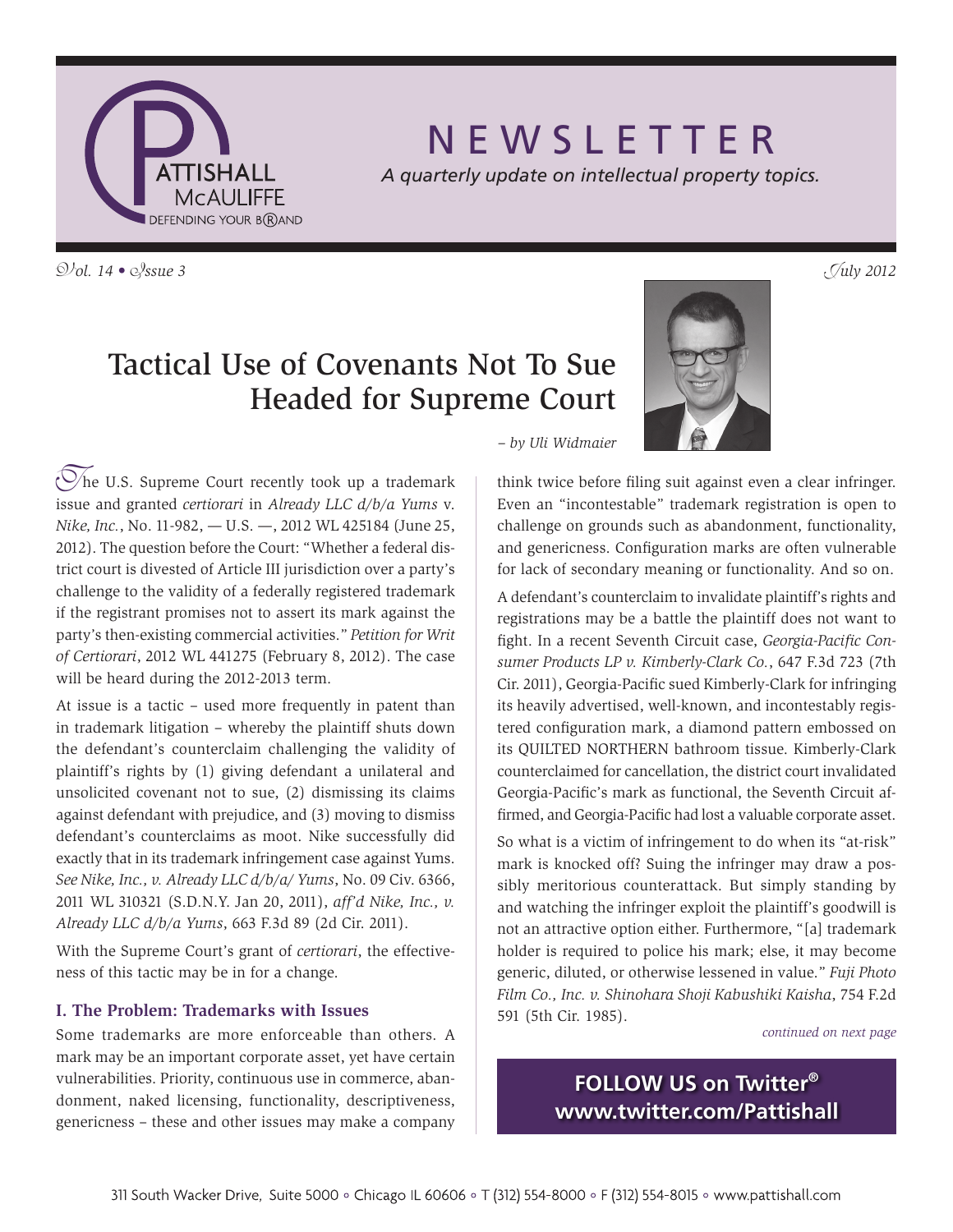# **II. A Tactical Solution: a Unilateral Covenant Not to Sue**

A practice that is well-established in patent litigation has offered some promise in the past. File an infringement action. If an early settlement is reached, the validity issue goes away (the settlement may even help build an enforcement portfolio, strengthening the mark's future enforceability). If the defendant counterclaims for declaratory judgment of noninfringement, or for cancellation or a finding of invalidity, send the defendant a unilateral covenant not to sue in the future for defendant's current or similar conduct; voluntarily dismiss your claims against the defendant with prejudice; and move to dismiss the defendant's counterclaims on the ground they have become moot.

In principle, the covenant estops the plaintiff from suing the defendant in the future for defendant's current infringing conduct. *See*, *e.g.*, *Super Sack Mfg. Corp. v. Chase Packaging Corp.*, 57 F.3d 1054, 1059 (Fed. Cir. 1995). With further legal action by plaintiff precluded, "any controversy sufficiently actual to confer jurisdiction over [the] case" is removed, and the court is deprived of subject matter jurisdiction over defendant's counterclaims under the mootness doctrine. *Id*. In other words, a unilateral covenant not to sue can shut down a defendant's counterattack on the plaintiff's mark, reducing the risk to the plaintiff of filing the action in the first place.

## **III. A Seemingly Routine Case**

Nike sued Yums in 2009 for infringing the configuration of Nike's Air Force I athletic shoe, *Nike, Inc., v. Already LLC d/b/a/ Yums*, No. 09 Civ. 6366, 2011 WL 310321, at \*1 (S.D.N.Y. Jan 20, 2011), as shown in Nike's U.S. Trademark Registration No. 3,451,905 (the broken lines are not part of the mark):

Yums counterclaimed, alleging the mark and registration are invalid, the 905 Registration should be cancelled pursuant to Section



37 of the Lanham Act, 15 U.S.C. § 1119, and Yums "has not infringed any rights that Nike may have in the configuration." *Nike*, *id*. Discovery commenced. Nike reconsidered. "In the middle of discovery, Plaintiff delivered a covenant not to sue . . . to Defendant." *Nike*, *id*. The covenant stated that Yums's actions "no longer infringe or dilute the Nike Mark at a level sufficient to warrant the substantial time and expense of continued litigation." *Id*. Nike "unconditionally and irrevocably covenants to refrain from making any claim(s) or demand(s), or from commencing, causing, or permitting to be prosecuted any action in law or equity against defendant" for trademark infringement, dilution, and related claims "based on the appearance of any of [Yums's] current and/ or previous footwear designs, and any colorable imitations thereof," regardless of whether that footwear is produced or sold before or after the date of the covenant. *Id*.

Nike then dismissed its claims against Yums and moved to dismiss Yums's counterclaims for lack of subject matter jurisdiction. The district court granted Nike's motion. Concerning Yums's declaratory judgment counterclaim, the court held that Yums "bears the burden of demonstrating that the Court has subject matter jurisdiction over its counterclaims." *Id*. at \*2. That burden consists of the following: "Defendant must, under all circumstances, demonstrate a substantial controversy, between parties having adverse legal interests, of sufficient immediacy and reality to warrant the issuance of a declaratory judgment in order for the Court to retain jurisdiction over its counterclaim." *Id*. at \*4, quoting *MedImmune*, *inc., v. Genetech, Inc.*, 549 U.S. 118, 127 (2007) (quotation marks omitted).

Because of Nike's covenant, the court found that Yums could not meet that burden. *Id*. Nike's covenant "clearly extends to future sales of defendant's current footwear designs, ... as well as to future sales of 'colorable imitations' of those shoes." *Id*. Therefore, the *MedImmune* "substantial controversy" standard for maintaining declaratory judgment actions was not met.

On Yums's cancellation counterclaim, the court found that "if an event subsequent to the pleadings strips a court of jurisdiction over the action, the court is also stripped of the ability to order cancellation of a regist ered trademark pursuant to Section 1119." *Id*. at \*7. Thus, Yums's cancellation counterclaim was also dismissed.

Yums appealed. The Second Circuit affirmed the district court's decision on essentially the same grounds. *Nike, Inc., v. Already LLC d/b/a Yums*, 663 F.3d 89 (2d Cir. 2011). The court noted that "Yums cites only one case, *Bancroft & Masters, Inc., v. Augusta National Inc.*, 223 F3d 1082 (9th Cir. 2000), in support of its argument that a court may retain jurisdiction over a § 1119 claim notwithstanding the end of case or controversy with respect to the rest of the action." Id. at 99. The court distinguished the Ninth Circuit's decision in *Bancroft* by noting that the covenant not to sue in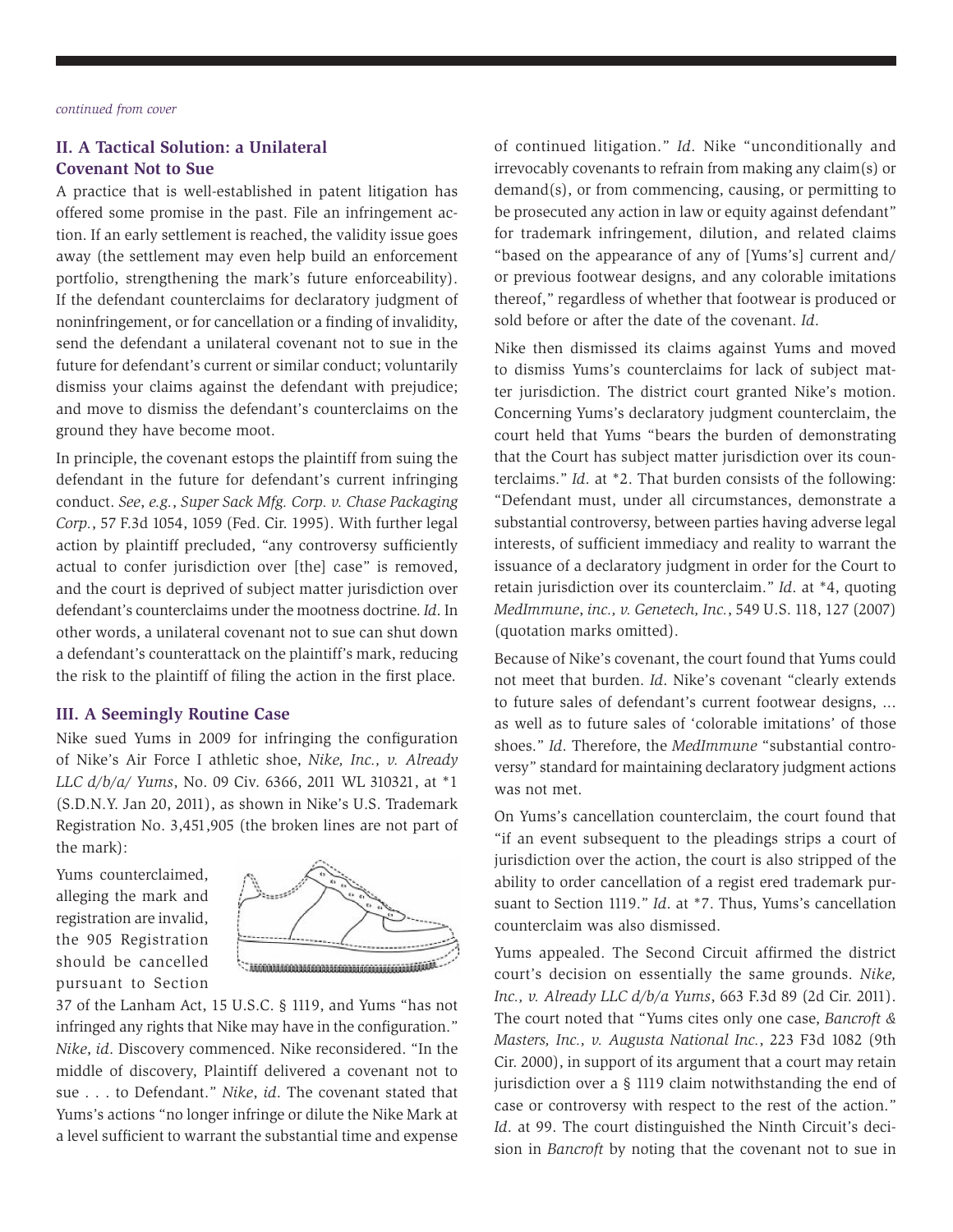that case "failed to end the case or controversy", and the Ninth Circuit's statement that "even an unqualified promise would not have mooted the separate request for § 1119 cancellation of the trademarks is therefore dictum" that the Second Circuit chose not to follow. *Id*. (citation and quotation marks omitted).

Yums then successfully petitioned the Supreme Court for a writ of *certiorari*.

### **IV. What Can We Expect from the Supreme Court's Decision?**

It is difficult to pin down what motivated the Supreme Court to grant *certiorari*. Was it the circuit split between the Second Circuit's *Nike* decision and the Ninth Circuit's *Bancroft* decision, as Yums urged in its petition? Unlikely. As the Second Circuit had already found, and as Nike pointed out in its response to Yums's petition, the relevant statement in *Bancroft* is dicta.

Is it that the Supreme Court believes the burden of demonstrating that the court retains jurisdiction over the counterclaims should not have been shifted to the defendant, as the district court held and the Second Circuit affirmed? Does the Court believe this makes avoiding challenges to plaintiff's intellectual property rights too easy?

As Yums argued in its *cert*. petition, this burden shifting was criticized in a dissent by Judge Dyk in *Benitec Australia, Ltd. v. Nucleonics, Inc.*, 497 F.3d 1340, 1350 (Fed. Cir. 2007) as subverting the "strong public interest in permitting accused infringers to challenge invalid or unenforceable patents." The Supreme Court has previously articulated a "strong federal policy favoring the full and free use of ideas in the public domain," *Lear v. Adkins*, 395 U.S. 653, 674 (1969); warned against "scarecrow" intellectual property rights, *Cardinal Chemical Co. v. Morton Int'l, Inc.*, 508 U.S. 83, 96 (1993); and noted the "importance of protecting the right of society at large to use words or images in their primary descriptive sense," *KP Permanent Make-Up, Inc., v. Lasting Impressions I, Inc.*, 543 U.S. 111, 122 (2004) (citation and quotation marks omitted).

If such a broader policy concern is the reason behind the Supreme Court's decision to grant *certiorari*, the practice of terminating defendant's challenge to plaintiff's trademark or patent rights by issuing a unilateral covenant not to sue may be substantially curtailed. In the meantime, potential litigants should take great care before counting on this tactic as a part of their litigation strategy.  $\blacksquare$ 

#### **APPOINTMENTS**

**Phillip Barengolts** has been appointed as a liaison from the American Bar Association Section of Intellectual Property Law to ICANN's Intellectual Property Constituency.

**Thad Chaloemtiarana** has been appointed Chair of The Trademarks and Unfair Competition Division for the American Bar Association Section of Intellectual Property Law, effective August 1, 2012.

**Robert W. Sacoff** has been reappointed liaison between AIPPI and the American Bar Association Section of Intellectual Property Law for 2012-2013.

#### **PRESENTATIONS**

**Phillip Barengolts** spoke at an AIPLA online seminar entitled "Counterfeiting - A Dangerous Reality: Legal Tactics and Corporate Best Practices for Combating Counterfeiters," on June 20, 2012.

**Jonathan S. Jennings** will speak on "Right of Publicity Law Meets Social Media" at the ABA Annual Meeting program on "Social Media Promotions and the Potential Implications of the Right of Publicity," on August 5, 2012, in Chicago, Illinois. **Alexis E. Payne** will speak in the same program on "How the FTC's Guides on Testimonials & Endorsements Affect Social Media and the Right of Publicity."

**Janet A. Marvel** spoke on "Trademarks: Utilitarian and Aesthetic Functionality" at a Strafford Live Seminar, on June 12, 2012.

**Alexis E. Payne** co-organized and moderated an ABA Promotion and Marketing Law Roundtable entitled "Emerging Technology and the Impact on Marketing and Promotions." The roundtable was held on June 28, 2012 at the offices of **Pattishall, McAuliffe, Newbury, Hilliard & Geraldson LLP**. On September 25, **Lexy** will also speak on "Ethical Issues in Advertising Counseling" for the Advertising Law Institute 2012 Conference.

#### **HONORS AND AWARDS**

**Jonathan S. Jennings** will be recognized in the 2013 Edition of *Marquis Who's Who in America*, to be published in the Fall.

**David C. Hilliard**, **Robert W. Sacoff**, **Belinda J. Scrimenti** and **Joseph N. Welch II** have been recognized by Who's Who Legal as being among the world's leading trademark lawyers.

The Legal 500 United States 2012 has recognized **Pattishall, McAuliffe, Newbury, Hilliard & Geraldson LLP** for having "a longstanding reputation for handling trademark trials, appeals and TTAB proceedings" and for acting "for companies from many industries, such as consumer goods, manufacturing, retail, and software..." Also recognized: "Senior Partner **David Hilliard** is recommended, as is **Phillip Barengolts** for his experience in anti-counterfeiting and trade dress disputes. **Jonathan S. Jennings** has handled various TTAB proceedings and is also recommended, and **Robert Sacoff** focuses on trademark infringement and unfair competition cases."